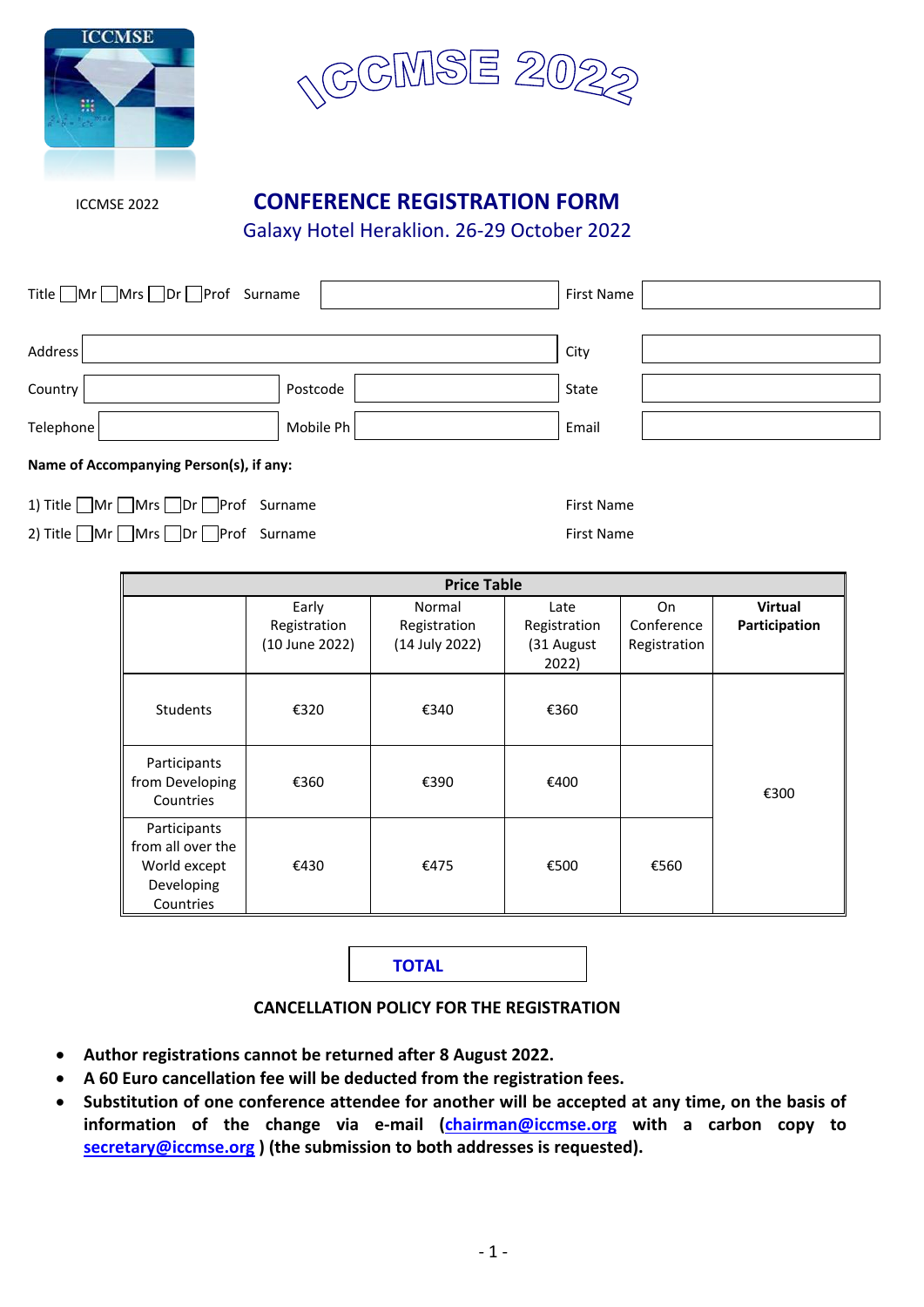#### **Payments details**

**The payments will be done via REGALSCOPE LIMITED as is described below. In the case of Bank Transfer and in order the registration to be valid, the Bank Slip of the Bank Transfer is necessary. Your registration is not valid if the Bank of the Bank Transfer is not included (in the case of Bank Transfer).**

# **PAYMENT**

|                                                                                                                                                                                                                                                                                                                                                                                                      | Please complete this section to guarantee your registration. We mention that without this |  |  |  |
|------------------------------------------------------------------------------------------------------------------------------------------------------------------------------------------------------------------------------------------------------------------------------------------------------------------------------------------------------------------------------------------------------|-------------------------------------------------------------------------------------------|--|--|--|
|                                                                                                                                                                                                                                                                                                                                                                                                      | guarantee your registration isn't recognized                                              |  |  |  |
|                                                                                                                                                                                                                                                                                                                                                                                                      |                                                                                           |  |  |  |
| 1) By Bank Transaction                                                                                                                                                                                                                                                                                                                                                                               |                                                                                           |  |  |  |
| <b>Bank:</b>                                                                                                                                                                                                                                                                                                                                                                                         | Société Générale Bank Cyprus                                                              |  |  |  |
| <b>Bank Address:</b>                                                                                                                                                                                                                                                                                                                                                                                 | 117, Ayias Fylaxeos Ave., 3087 Limassol, Cyprus                                           |  |  |  |
| <b>Account Number:</b>                                                                                                                                                                                                                                                                                                                                                                               | 033 001 360 050642 01 4                                                                   |  |  |  |
| <b>IBAN Code:</b>                                                                                                                                                                                                                                                                                                                                                                                    | CY50 0120 0003 3001 3600 5064 2014                                                        |  |  |  |
| BIC:                                                                                                                                                                                                                                                                                                                                                                                                 | <b>SOGECY2N</b>                                                                           |  |  |  |
|                                                                                                                                                                                                                                                                                                                                                                                                      | <b>Under the Name of: REGALSCOPE LIMITED</b>                                              |  |  |  |
| (Beneficiary's Name)                                                                                                                                                                                                                                                                                                                                                                                 |                                                                                           |  |  |  |
| After payment of registration fees by Bank Transaction you have to send the receipt of the Bank slip for<br>Bank Transfer with this form to the fax: +35726952052 (new fax nr.). THIS IS NECESSARY IN ORDER YOUR<br><b>REGISTRATION TO BE VALID.</b><br>For the payments with Bank Transfer via your organization, the VAT number is requested (for<br>participants from Europian Union): NAT NUMBER |                                                                                           |  |  |  |
| <b>Address:</b>                                                                                                                                                                                                                                                                                                                                                                                      |                                                                                           |  |  |  |
| <b>REGALSCOPE LTD</b>                                                                                                                                                                                                                                                                                                                                                                                |                                                                                           |  |  |  |
| 13, Tepeleniou street                                                                                                                                                                                                                                                                                                                                                                                |                                                                                           |  |  |  |
| <b>Tepeleni court, 2nd floor</b>                                                                                                                                                                                                                                                                                                                                                                     |                                                                                           |  |  |  |
| 8010 Paphos - Cyprus                                                                                                                                                                                                                                                                                                                                                                                 |                                                                                           |  |  |  |
| <b>TIC: 12308996N</b>                                                                                                                                                                                                                                                                                                                                                                                |                                                                                           |  |  |  |
| <b>VAT: 10308996K</b>                                                                                                                                                                                                                                                                                                                                                                                |                                                                                           |  |  |  |
|                                                                                                                                                                                                                                                                                                                                                                                                      |                                                                                           |  |  |  |
| 2) By Credit Card [                                                                                                                                                                                                                                                                                                                                                                                  |                                                                                           |  |  |  |

| Name of the Card Holder                                                                        |      | <b>Billing Address</b> |           |  |  |
|------------------------------------------------------------------------------------------------|------|------------------------|-----------|--|--|
| Country                                                                                        | City |                        | Post Code |  |  |
| Type of<br>CreditCard<br>Credit Card Number<br>CVC Num.<br>Expire Date                         |      |                        |           |  |  |
| Taxes and administration charges 4%. Attention: American Express credit cards are not accepted |      |                        |           |  |  |

**Important Notice :**

**ATTENTION: THIS FORM MUST BE COMPLETED ELECTRONICALY AND MUST BE SENT TO THE SECRETARY OF ICCMSE TO THE FAX NUMBER +35726952052 (new fax nr.) or via e-mail to the e-mail addresses: [chairman@iccmse.org](mailto:chairman@iccmse.org) with a carbon copy to [secretary@iccmse.org](mailto:secretary@iccmse.org)**

Date Signature \_\_\_\_\_\_\_\_\_\_\_\_\_\_\_\_\_\_\_\_\_\_\_\_\_\_\_\_\_\_\_\_\_\_\_